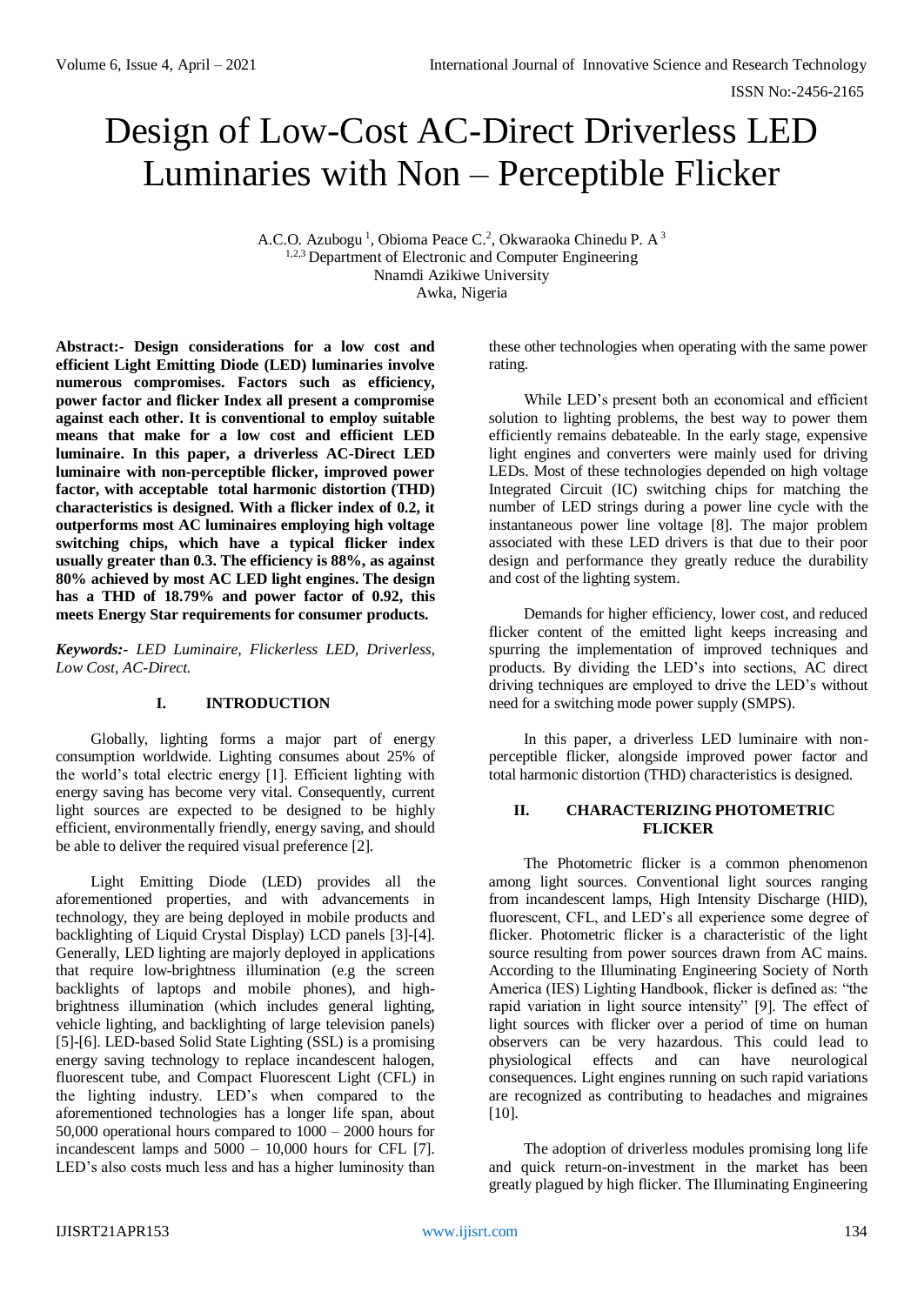Society (IES) developed two metrics to quantify flicker as described in RP-16-10 (Nomenclature and Definitions for Illuminating Engineering) [11]. The more commonly utilized metric is percent flicker. The percent flicker helps to indicate the average amount of modulation in light output over a single on–off cycle. A Percentage flicker of 100% indicates that at some point in its cycle, no light is produced. A light source that is completely steady is said to have zero percent (0%) flicker.

The other metric is the flicker index. This ranges from zero to one. It accounts for the shape of the light's waveform and the duty cycle. A low value of percent flicker and flicker index is desirable for non-perceptible flicker. Note that recent findings indicate a new metric called Compact Flicker Degree (CFD). This helps in evaluating the performance of light engines that use higher frequencies (up to and beyond 2000Hz) for modulation of light [12].

Flicker is inherent in Conventional light sources. Incandescent lamps have a percentage Flicker of around 10~20% [13], while magnetically ballasted CFL lamps have a rather high flicker of  $37 \sim 70\%$ . Though modern electronically ballasted CFL lamps have lower Percent flicker of around 5% [13].

Presently, there is no clearly stipulated standard regarding the maximum acceptable flicker in LED lamps. The percent flicker specified by manufacturers stipulates that the percent flicker should be less than 30% in the 100Hz - 120Hz frequency range [13]. A stable LED driving current is required to achieve a flicker free operation. According to [13], there are two kinds of light flicker observable in LED lamps:

- AC line frequency related light fluctuation (usually at double the line frequency (100Hz for 50Hz line frequency and 120Hz for 60Hz line frequency).
- Random light intensity fluctuation (often caused by incompatibility between lamp and peripheral lighting components).

According to research, flicker above 75Hz is usually not noticeable by most individuals. Although, the perceptibility of flicker is not only related to frequency: it is also related to the intensity of the peaks and valleys of the light output (intensity modulation) and duration of these variations [13].



Fig.1 Figurative description of flicker Index [13].

### **III. TOPOLOGIES FOR THE DESIGN OF LED LUMINAIRE WITH NON-PERCEPTIBLE FLICKER**

## *I.* The *Basic Offline LED Driver*

The operation of a mains fed LED driver is used to illustrate the reason behind the 100Hz/120Hz perceptible flicker in offline LED lamps.



Fig. 2 Basic Offline LED Driver [13].

The converter for most single stage offline LED drivers consists of a Buck-Boost or flyback converter to convert the rectified line voltage into a suitable output voltage for driving the LED string.

In such a system shown in figure 2, flicker-free operation is achieved if the LED current ILED is a stable DC current, and the LED voltage  $V_{LED}$  is fixed. Since the line voltage is sinusoidal, the circuit must contain a voltage buffer element that would help to transform the alternating current into DC voltage. This achieved using either of  $C_1$  or  $C_2$  as shown in figure 2. [13].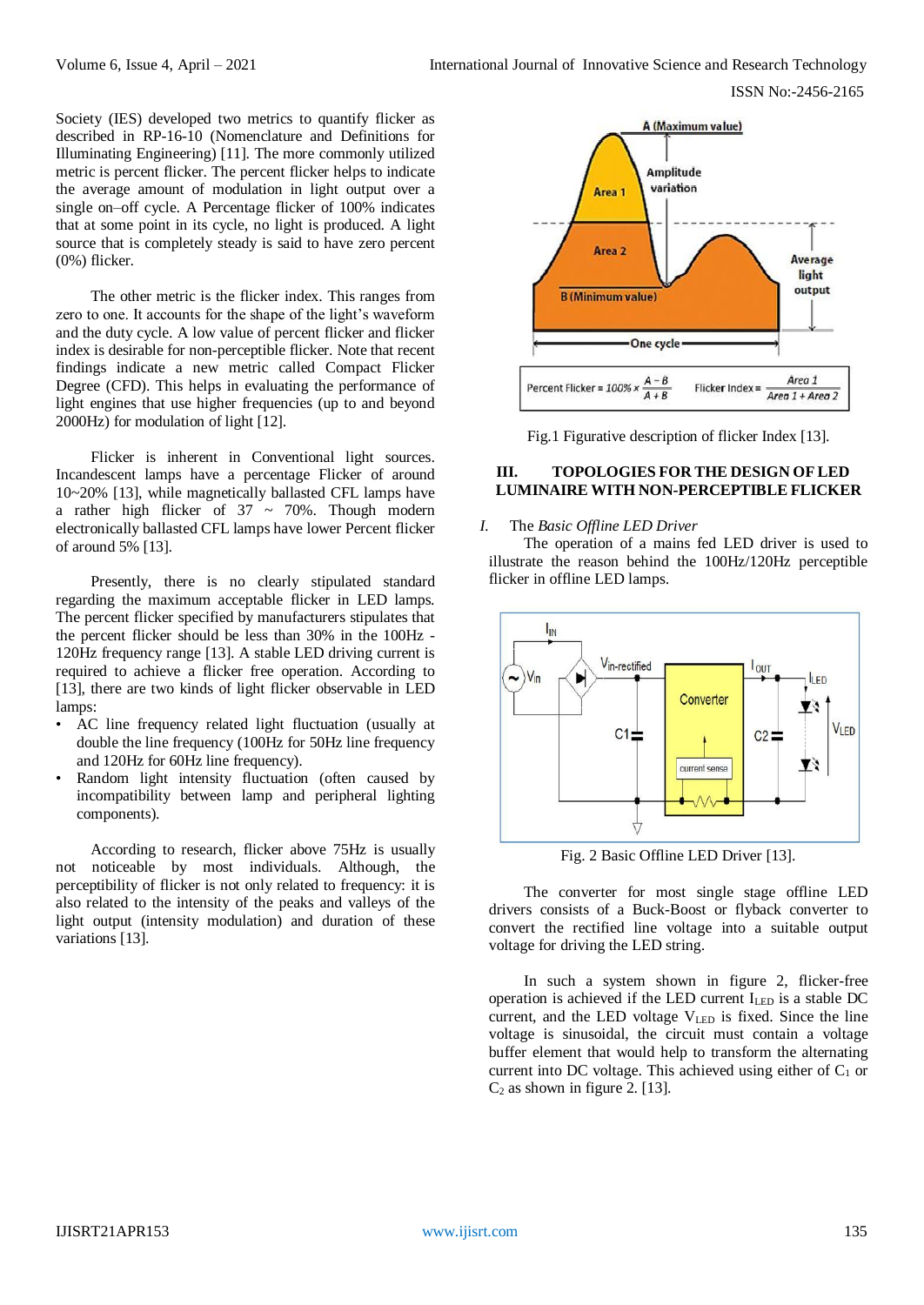#### *II. High Power Factor Applications*

To design a system with high power factor that meets with the harmonic standards stipulated by IEC61000-3-2, the LED driver with an ac input incorporates Power Factor Correction (PFC) control [14]. A unity power factor implies that a pulsating power will be seen at the input side of the driver, while the output power is typically made constant to drive the LEDs. To balance out the instantaneous power difference between the pulsating input and the constant output an Electrolytic capacitor is usually employed for that.

From figure 3, for good power factor with low input harmonic current, the value of  $C_1$  must be kept small and the converter must try to maintain a sine shaped input current as well, requiring a low bandwidth control loop. The voltage buffer element  $(C_2)$  is used to reduce the voltage ripple across the LED string. A large value of  $C_2$  is required to achieve very small LED voltage ripple. The LED current ripple and flicker is usually determined by the voltage ripple along with the LED characteristics [13].



Fig.3 High power factor converter [13].

To control the flicker in a high PFC single stage LED driver, the following procedure is followed [13]:

- i. Characterize the maximum acceptable flicker percentage requirement (about 30%)
- ii. Establish the maximum LED current peak to peak variation (I<sub>PP</sub>) from the Luminous Flux vs. forward current curve.
- iii. Using the LED I/V curve, calculate the dynamic resistance  $(R_D)$  of the LED at the operation point.
- iv. Calculate the maximum peak to peak voltage ripple  $(V_{PP})$  across all the LED string, mathematically, it is:

$$
(V_{PP}) = (I_{PP}) * (R_D) \quad (1)
$$

v. Calculate the output capacitor value using equation (2):

$$
C_{OUT} = \frac{(\text{I}_{PP})}{(\text{V}_{PP}) \times 2\pi f} \tag{2}
$$

Where:

 $(I_{PP})$  is twice the average LED current and  $(V_{PP})$  is the allowed peak to peak output voltage ripple across the LED string

*f* is twice the line frequency.

#### **IV. DESIGN PARAMETERS FOR THE AC – DIRECT DRIVERLESS LED LUMINAIRE WITH NON-PERCEPTIBLE FLICKER.**

The design parameters for the LED luminaire are chosen to match or exceed the photometric characteristics of a two feet (2 feet) fluorescent light or a Compact Fluorescent Light (CFL) down light luminaire at a reduced cost and higher efficiency. Important photometric characteristics of these light fixtures are compared in table 1.

| TABLE 1                                            |
|----------------------------------------------------|
| PHOTOMETRIC CHARACTERISTICS OF SOME LIGHT FIXTURES |
| *Source: Lamp manufacturers datasheet [15].        |

| $\beta$ bource. Early manufacturers databased $\beta$ . |                        |                         |                            |
|---------------------------------------------------------|------------------------|-------------------------|----------------------------|
| <b>Characteristic</b>                                   | <b>CFL Value</b>       | 2 ft. Fluorescent Value | <b>LED</b> luminaire Value |
|                                                         |                        |                         |                            |
|                                                         |                        |                         |                            |
| <b>Light Output (Lumen)</b>                             | <b>670<sup>*</sup></b> | $950*$                  | $1026*$                    |
|                                                         |                        |                         |                            |
| <b>Power</b> (Watts)                                    |                        | 10                      |                            |
|                                                         |                        |                         |                            |
| Efficacy $(\text{Im}/\text{W})$                         | 0 <sub>1</sub>         | 95                      | 114                        |
|                                                         |                        |                         |                            |
| <b>Correlated Colour Temperature</b>                    | 4000K                  | 4000K                   | 4000K                      |
|                                                         |                        |                         |                            |
| (CCT)                                                   |                        |                         |                            |
|                                                         |                        |                         |                            |

Two of the most important parameters in the design process of any LED-based luminaire is the number of LED's required to meet the design goals and the effective capacitance of the circuit.

The LED used for this design is Cree XLAMP MX-6 LED high brightness LED. Important parameters of the XLAMP MX-6 LED are shown in Table 2.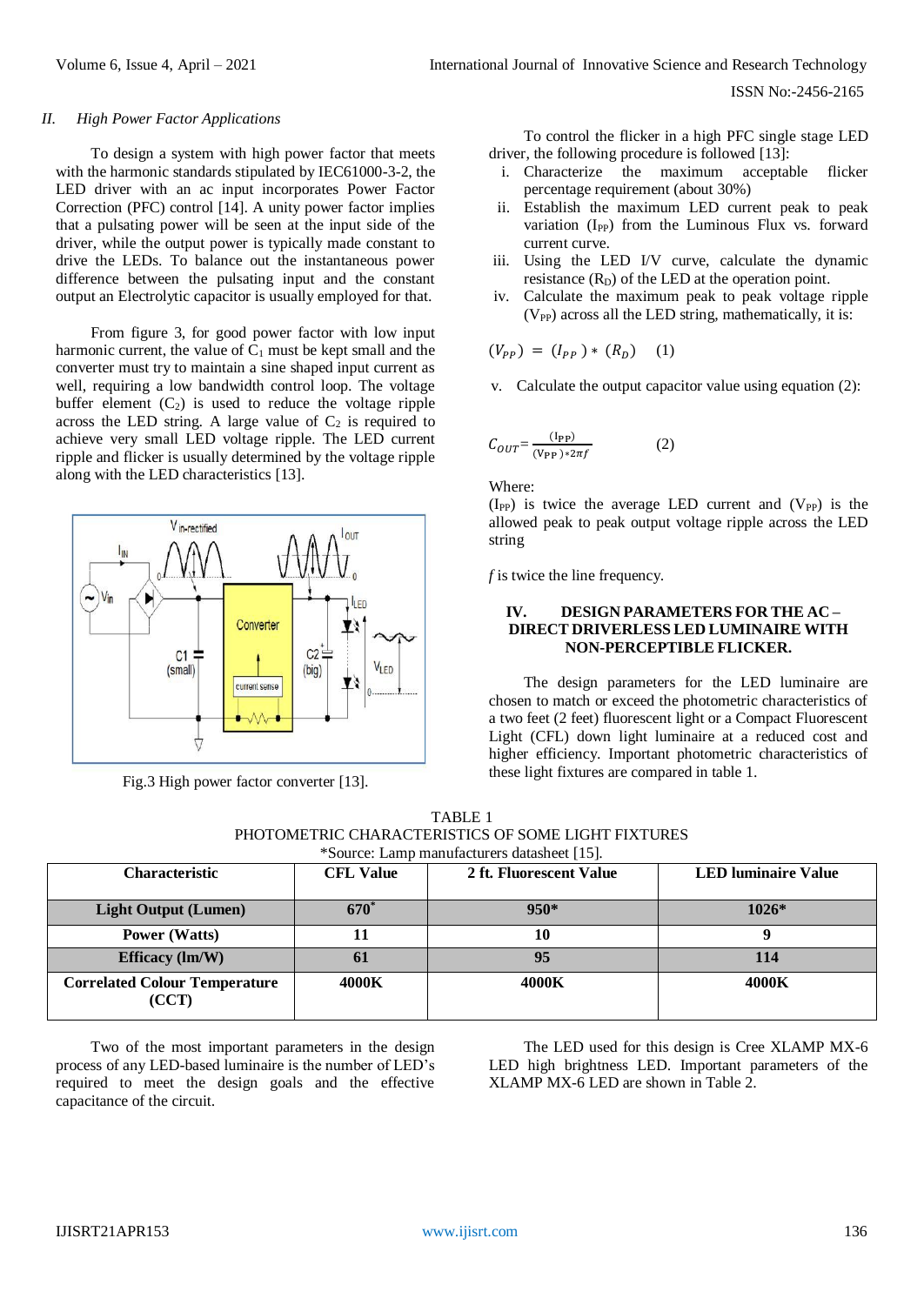ISSN No:-2456-2165

| TABLE 2                                           |  |
|---------------------------------------------------|--|
| <b>IMPORTANT PARAMETERS OF THE XLAMP MX-6 LED</b> |  |

| <b>Part Number</b> | Norminal CCT (K) | <b>Norminal Drive</b><br>Current (mA) | <b>Typical Forward</b><br>Voltage $(V)$ | <b>Typical Power</b><br>$(\mathbf{W})$ | <b>Typical Efficacy</b><br>$\text{Im}/\text{W}$ |
|--------------------|------------------|---------------------------------------|-----------------------------------------|----------------------------------------|-------------------------------------------------|
| XLAMP MX-6         | 4000             | 300                                   |                                         |                                        |                                                 |

To effectively determine the number of LED's needed, the inefficiencies contributed by the optical, thermal and electrical systems is estimated as follows.

- **Optical Loss**: Optical system efficacy is estimated by examining light losses due to Secondary Optics and fixture Light loss. Fixture light loss arises when the light source strikes the fixture housing before hiting the target. The efficiency of the fixture depends on the placement of the LED's, the fixture shape and material. The structure for the designed LED luminaire is such that the LED's emit optical light directionally, removing the need for reflectors; hence only secondary optical loss due to the diffuser placed over the LED's is considered. The generally accepted optical efficiency through the secondary optical element lies within 85% and 90%. An optical efficiency of 88% is assumed in this design.
- **Thermal Loss**: This is due to decrease in relative luminous flux output of the LED as junction temperature (Tj) rises. Most LED data sheets list typical luminous flux at  $T_j = 25$ °C, while most LED applications use higher temperatures. A Junction temperature  $T_i = 80^{\circ}C$  is assumed which corresponds to a minimum relative flux of 80% from the LED's datasheet [15]. 85% relative luminous flux is the thermal efficacy estimate used in the design.
- **Electrical Loss**: Electrical loss is inherent in electrical devices, for the system designed; an efficiency of 88% is achieved. Most typical LED drivers has an efficiency between 80% and 90%.

The exact number of LED lumens that is required to achieve the design goals is calculated considering only the light efficiencies. Electrical efficiency does not affect the amount of light produced by the luminaire. This is calculated as shown below:

Actual Lumens = 
$$
\frac{Target\ Lumens}{(Optical\ Efficiency)*(Thermal\ Efficiency)}
$$
\n(3)  
\nActual Lumens = 
$$
\frac{1026}{(88\%) * (85\%)} \approx 1,372 \text{ lm}
$$

The number of LED's required to produce this amount of lumen depends on the operating current. For the LED used (XLAMP MX-6 LED), the operating current is 300mA.

Therefore:

Number of LEDs = 
$$
\frac{Actual \, Lumens \, Needed}{Lumens \, per \, LED}
$$

$$
= \frac{1372 \, lm}{114 \, lm} = 12.04 \, LEDs
$$
 (4)

Thus a minimum of 12 LEDs of 114 lm @ 300mA operating current per LED wired in series are needed to satisfy the light output design goal.

The effective capacitance  $C_{\text{eff}}$  represents the combined capacitance of the Power Factor Corrector (PFC) circuit during the discharge period. The effective capacitance of the PFC circuit is given as:

$$
Ceff = (C1//C3) + (C2//C4)
$$
 (5)

Different capacitor values yields different values of power factor and THD %. According to [16], the best combination of capacitors that yields the highest PF and lowest THD is when  $C1 = C4 = C$  and  $C2 = C3 = C/2$ . Substituting this condition into equation () yields:

$$
C_{eff} = 3C/4. \tag{6}
$$

The Output Power  $(P_0)$ , estimated Efficiency  $(n)$ , normal discharge period (t<sub>normal</sub>), holdup time requirement  $(t_{\text{holdup}})$  and effective capacitance  $(C_{\text{eff}})$  can be calculated from the following equation:

$$
C_{eff} = \frac{2(P_0)(t_{holdup} + t_{normal})}{\eta(V_s^2 - V_f^2)}
$$
(7)

Where  $V_s$  and  $V_f$  are the designated initial and final voltage, respectively, in the entire discharge period.

The normal discharge period  $(t_{normal})$  is 4ms for 50Hz AC, while the holdup time requirement  $(t_{\text{holdup}})$  is 5ms. The circuit starts discharging at around two-third of input voltage and assume 15% voltage ripple during discharge, thus:

$$
V_s = \frac{2}{3} \sqrt{2} (V_{RMS})
$$
(8)  

$$
V_s = \frac{2}{3} \sqrt{2} (230) = 216.84V
$$
  

$$
V_f = (1 - 0.15)V_s
$$
(9)

 $V_f = (1 - 0.15)(216.84) = 184.32V$ 

$$
C_{eff} = \frac{2(P_o)(t_{holdup} + t_{normal})}{\eta(V_s^2 - V_f^2)}
$$

$$
C_{eff} = \frac{2(9)(0.004 + 0.005)}{0.88(216.84^2 - 184.32^2)} = 14.11 \mu f
$$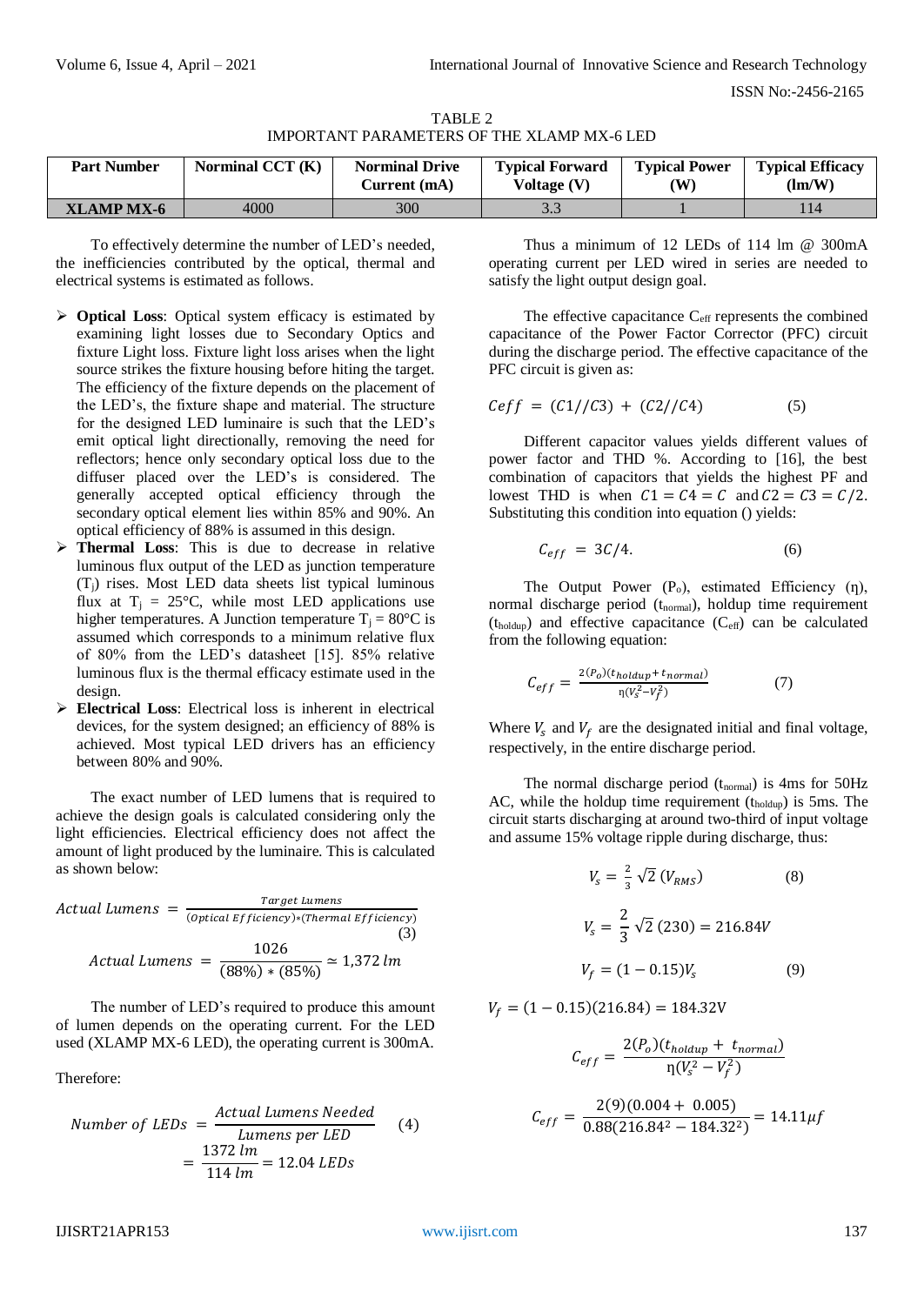$$
C = \frac{4}{3}C_{eff} = 18.81 \mu f
$$

In the actual design,  $20 \mu f / 250V$  electrolytic capacitor was used for C.

#### **V. CONTROL CIRCUITRY OF DRIVERLESS AC – DIRECT LED LUMINAIRE WITH REDUCED FLICKER.**

The harmonic input currents drawn from AC mains by the conventional bridge-diode rectifier with a large bulk capacitor connected to its output led to the passive power factor correction approach adopted in this design. The circuit employed in this work is as shown in Fig.4.



Fig.4 Circuit diagram for the driverless and flickerless LED Luminaire

Considering the circuit diagram in fig. 4, an improved valley fill circuit is introduced to replace the bulk electrolytic capacitor and hence make for better power factor correction. When AC voltage is applied to the circuit, in the first instance, the line voltage would be slightly higher than the voltage across either of  $(V_{C1} + V_{C2})$ ,  $(V_{C3} + V_{C4})$  or  $(V_{C1} + V_{C4})$  $V_{C4}$ ). Consequently, the bridge diode conducts and the Input current flows to the output load directly. With time, the line voltage rises slightly above the voltage sum,  $(V_{C1} + V_{C3} +$  $V_{C4}$ ) or  $(V_{C1} + V_{C2} + V_{C4})$  and starts charging the capacitor pair with lower voltage first.

In this design,  $C_2 = C_3$ , therefore they will all charge up at the same time and the input current charges the capacitors and flows to the load the same time.

Unlike the conventional large bulk capacitor, the input current still flows to the load rather than remaining at the peak input voltage and preventing the input current from flowing as the input voltage decays. The PFC circuit allows the input current to still flow to the load because the valleyfill voltage stays around two-third of the peak input voltage. This lengthens the conduction time for bridge diodes compared to the conventional rectifier. When the input voltage decreases and falls below two-third of the input peak voltage, the input current stops flowing because the bridge diode is reverse-biased. At this point, the capacitor pairs discharges in series to provide the output current.

At the zero crossing level, the Line voltage changes direction but is lower than the valley fill voltage. Thus, the input current still flows through the path  $R_1-C_{10}-D_3$ . The whole charging/discharging cycle repeats at the next half line cycle when the input voltage is higher than the voltage sum of  $(V_{C1} + V_{C2})$ ,  $(V_{C3} + V_{C4})$  or  $(V_{C1} + V_{C4})$ .

Capacitors  $C_9$  and  $C_{10}$  are introduced to increase the conduction time of the input current, they provide an alternate path for the input current to flow into the Valley fill circuit before the input line voltage rises above the Valley fill circuit voltage [16]. This helps to decrease the current distortion. Their values are chosen to be smaller than that of the capacitors in the PFC circuit. There are chosen after deciding the value of the effective capacitance of the circuit.

Resistor's  $R_2$  and  $R_3$  are introduced to reduce the inrush current into the PFC circuit and to also suppress current distortion by limiting and smoothing the peak diode charging current. The power dissipated by these resistors is only a fraction of the input power; therefore they wouldn't impact greatly on the efficiency of the system. For a hold up time of 5mS at 0.92 power factor,  $20\Omega$  resistors were used.

According to Yanchao Method for Single-Phase Rectifier [17], the distortion factor due to the waveform distortion has a similar property to reactive power. The input capacitor  $C_{11}$  was introduced to compensate this reactive power. It absorbs the harmonic distortion power so as to yield higher power factor and lower THD. The distortion factor is related to the THD as shown below:

$$
Distortion Factor = \sqrt{\frac{1}{1 + THD^2}}
$$
 (10)

Where,

$$
THD = \frac{\sqrt{\sum_{n \neq 1} l_{n,RMS}^2}}{l_{1,RMS}}
$$
(11)

These all relate to the power factor in the expression given below:

$$
Power Factor = Displacement Factor \times Distribution Factor \qquad (12)
$$

Distortion Factor =  $Cos (\theta_p - \theta_i)$ ) (13)

Where,  $\theta_{v}$  and  $\theta_{i}$  are the phase of the voltage and current respectively.

## **VI. EXPERIMENTAL RESULT**

The proposed circuit was simulated and tested at a power level of 9W and input voltage of 230V (RMS). Simulation and experimental results are presented in Table 3. The waveform of the input voltage, the input current and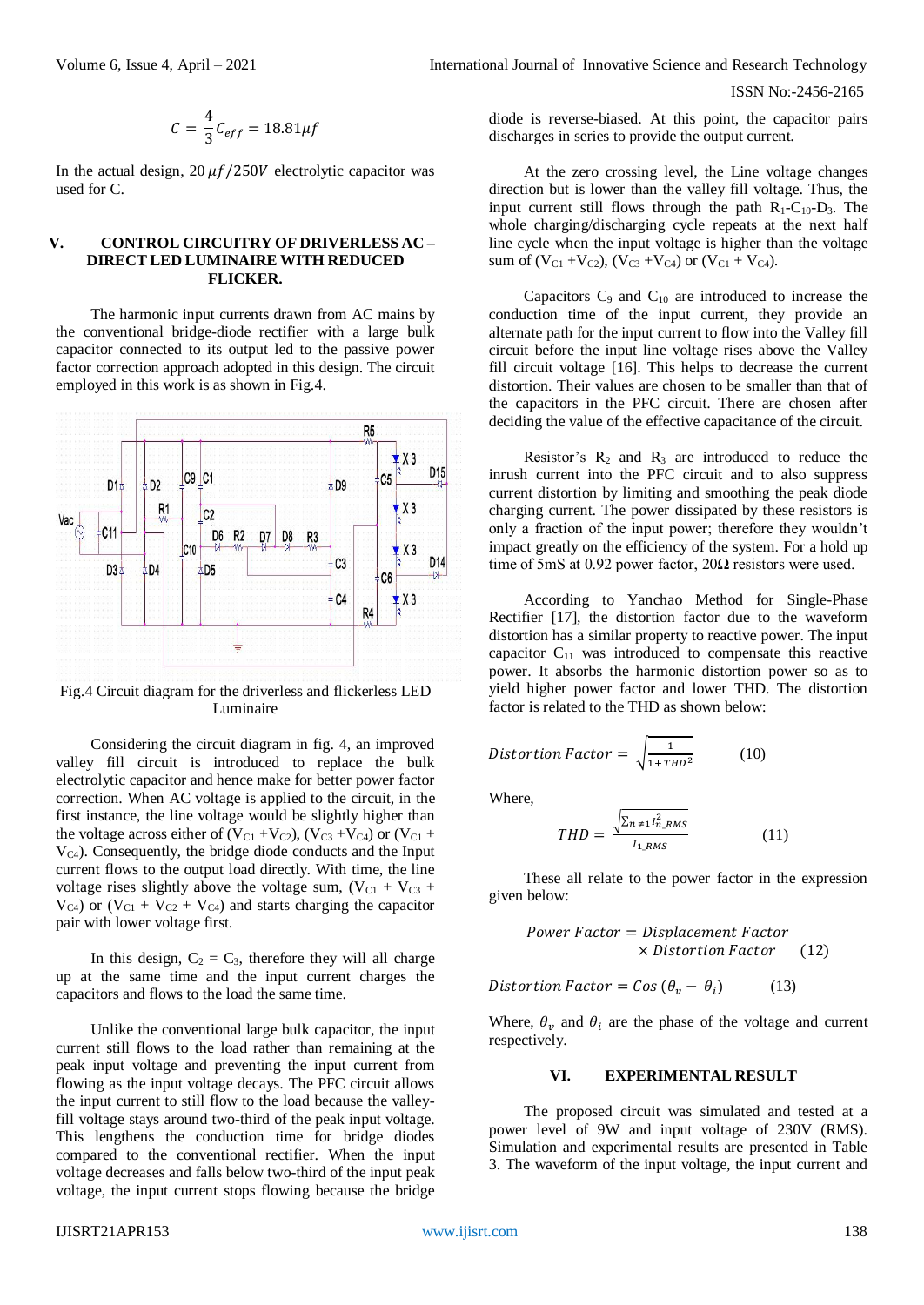the output voltage of the experimental circuit are shown in Figs. 5 and 7.





Fig. 7 Input current waveform of the PFC circuit





TABLE 3 SIMUL ATION AND EXPERIMENTAL RESULTS

| <b>Parameter</b>     | <b>Simulation</b> | <b>Measured</b>   |  |
|----------------------|-------------------|-------------------|--|
|                      | Value             | <b>Value</b>      |  |
| <b>Input Power</b>   | 10W               | 10.18W            |  |
| <b>Input Voltage</b> | $170-$            | 170-230V(RMS)     |  |
| Range                | 230V(RMS)         |                   |  |
| <b>Output Power</b>  | 9W                | 8.96W             |  |
| <b>Efficacy</b>      |                   | $114 \text{lm/w}$ |  |
| <b>Efficiency</b>    | 90%               | 88%               |  |
| <b>Power Factor</b>  | 0.95              | 0.92              |  |
| <b>Flicker Index</b> |                   | 0.2               |  |

The LED strings are subdivided into four equal sub segments as shown in Figure 4. From figure 5, the top sub segment of the LED is shorted out during the positive half cycles, while the bottom sub segment is shorted out during the negative half cycles. When the input voltage turns positive,  $C_5$  charges up through  $R_5$ , and  $C_6$ , which previously was charged to the negative peak of the line voltage, receives current passing through the lower three strings. This produces the first hump (of displacement current) seen in the combined LED current waveform in Fig. 5. When  $C_5$  is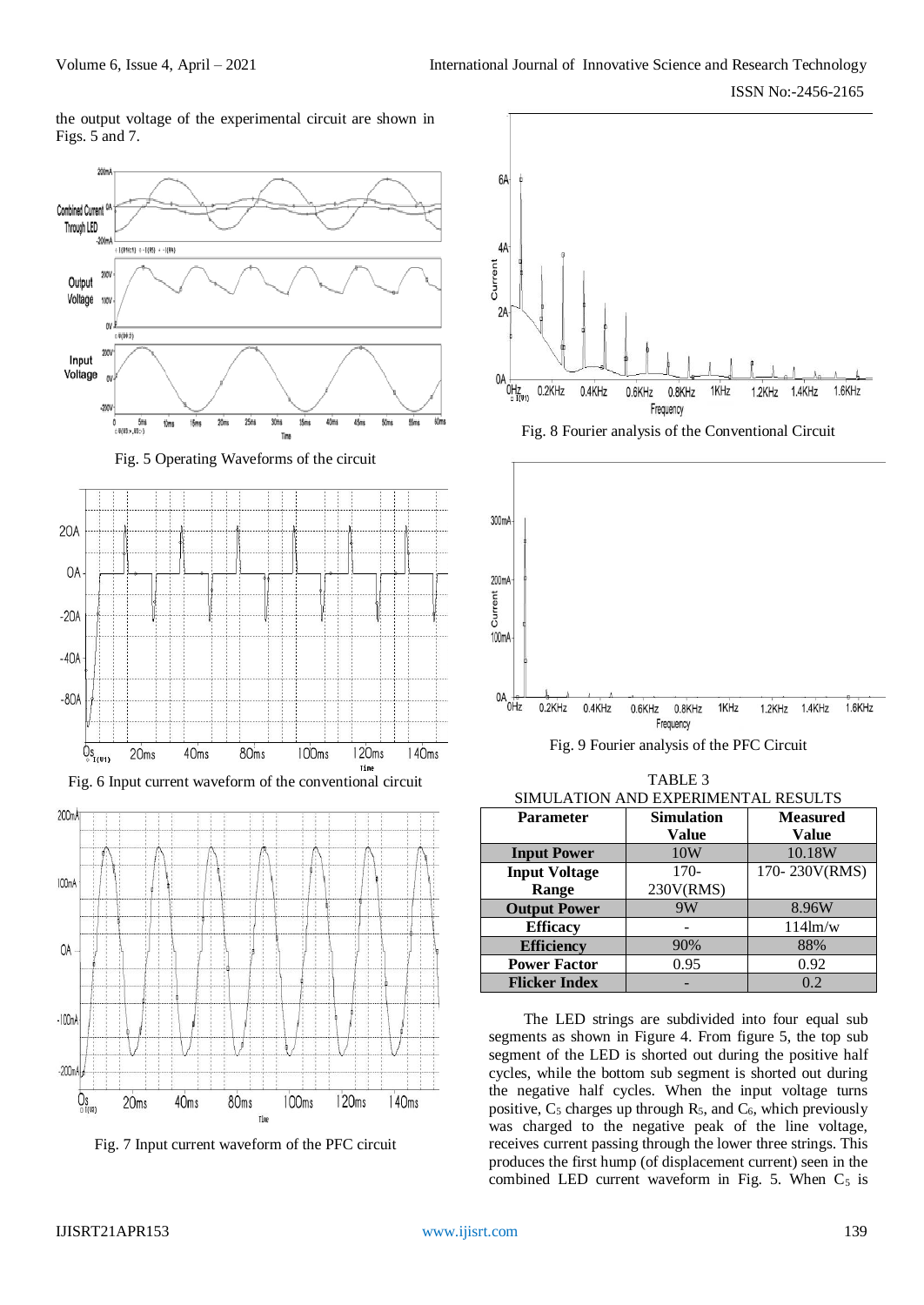charged sufficiently, galvanic current starts passing through R<sup>4</sup> leading to the second hump in the combined LED current waveform of Figure. 5. A complementary series of the described charging and discharging events happens during negative half cycles.  $C_5$  and  $C_6$  stops about half of the LED current from going through the resistors at all, which helps to boost the system efficiency to over 90% without the protection circuitry.

The frequency of the rectified voltage is twice the input frequency, the LED arrangement is such that it illuminates at twice the frequency of the input voltage alternately by the upper and lower strings. LED's from the upper string is located close to a corresponding LED from the lower string, so that the combination of the two produces light continuously. This arrangement makes for nonperceptible flicker even though individual elements of the array are only activated at a frequency of 50 Hz.

Fast Fourier Transform of the input currents of both the conventional circuit and the passive PFC circuit was performed and is shown in Fig. 8 and 9. From the analysis in Fig. 8 and 9, it is shown that even the fifth harmonic component of the conventional rectifier circuit contributes significantly to the input harmonic current and hence the main cause of low power factor and high THD. However, on application of the PFC, almost all the harmonic components are suppressed yielding a THD of 18.79% and power factor of 0.92. The reasons for THD reduction and power factor improvement in the PFC circuit were explained in section 5.

The output current waveform has a flicker index of 0.2, lower than is achievable by most light engines employing complex and expensive driver chips. The prototype has a Varistor and a current limiting resistor incorporated into it to enable protection of the device which reduced the efficiency to 88%, otherwise an efficiency of over 90% is achievable with this design depending on the values of the limiting resistors used.

The fixture housing was made of a light 22-gauge galvanized metal sheet. For the secondary optics; a frosted diffuser cover was printed with a 3D printer.

# **VII. CONCLUSION**

This simple, low cost circuit outperforms most conventional AC LED products. Eventhough the active power factor correction approach has higher power factor and lower total harmonic distortion compared to the passive power factor correction approach, the shortfalls of such systems are higher cost, circuit complexity, poor efficiency, and Electromagnetic Interference (EMI) issues. The proposed circuit has no inductor, which is the bulkiest and largest component for conventional LED driver circuits employing the boost Power Factor Corrector (PFC) converter; this makes the circuit smaller when compared to existing ones. Switching loss associated with the circuit operation is also eliminated and hence permits the use of normal standard diodes, consequently reducing cost.

## **ACKNOWLEDGEMENTS**

This project is being done under the Tertiary Education Trust Fund (TETFund) Institution Based Research Fund (IBRF), Grant No.: 2014-2015-2016 TETFund Research Projects Intervention (IRP). The support of TETFund is immensely appreciated. The authors would like to thank all the staff of Electronics Lab, ECE department, Nnamdi Azikiwe University.

## **REFERENCES**

- [1]. Lay-Ekuakille, F. D., Smart control of road-based LED fixtures for energy saving, *IEEE 5th International Workshop on Intelligent Data Acquisition and Advanced Computing Systems (IDAACS)*, September 21-23, 2009, Cosenza, Italy.
- [2]. Tsao, J., Roadmap projects significant LED penetration of lighting market by 2010, *Laser Focus World*, May 2003, pp. 11–14.
- [3]. Sammarco, J. J., Reyes, M. A., Bartels, J. R., and Gallagher, S., Evaluation of Peripheral Visual Performance When Using Incandescent and LED Miner Cap Lamps, *IEEE Transactions on Industry Applications (TIA), Vol. 45,* November-December. 2009 pp. 1923-1929.
- [4]. Brite, J., LED market grew by 93% in 2010, driven by backlights, *LEDs magazine*, February 2011. http://ledsmagazine.com/news/8/2/26.
- [5]. H. Liu, Y. Yu, and X. Liu, The Research of Humanized Design of the LED Landscape Lighting Lamp, *IEEE 10th International Conference on Computer-aided Industrial Design & Conceptual Design (CAID&CD)*, November 2009, pp. 499–502.
- [6]. D. Yoo G. Jeong, LCD panal sector-dimming controlled high efficiency LED backlight drive system. *International Conference on Electrical Machines and Systems*, November 2009, pp. 1–6.
- [7]. Paladugu, Jayalakshmi, *Effect of mechanical vibrations on light emitting diode luminaires*, Ph.D. dissertation, Dept. Elect. Eng., Univ. of Nevada, Las Vegas, 2009.
- [8]. Junsik Kim and Shihong Park, A Direct AC Driver with Reduced Flicker for Multiple String LEDs. *Journal of Semiconductor Technology and Science*, vol.15, n.3, June, 2015, pp.1598-1657.
- [9]. M. S. Rea., *Lighting handbook: Reference and application*, Illuminating Engineering Society of North America (IESNA), 9th Edition, New York, 2000.
- [10]. A.J. Wilkins, I. Nimmo-Smith, A.I. Slater, Fluorescent lighting, headaches and eyestrain, *Lighting Research and Technology*, March 1989, pp. 11-18.
- [11]. Optical Flicker in Lighting, *Energy Focus*, Retrieved September 2018, from https://www.energyfocus.com/wpcontent/.../032718\_FlickerWhitepaper\_Locked.pdf
- [12]. Peter Erwin, P. S., Understanding a new flicker metric and its application to AC-LED light engines. Retrieved September 2018, from *LEDsmagazine.com*, April, 2017.